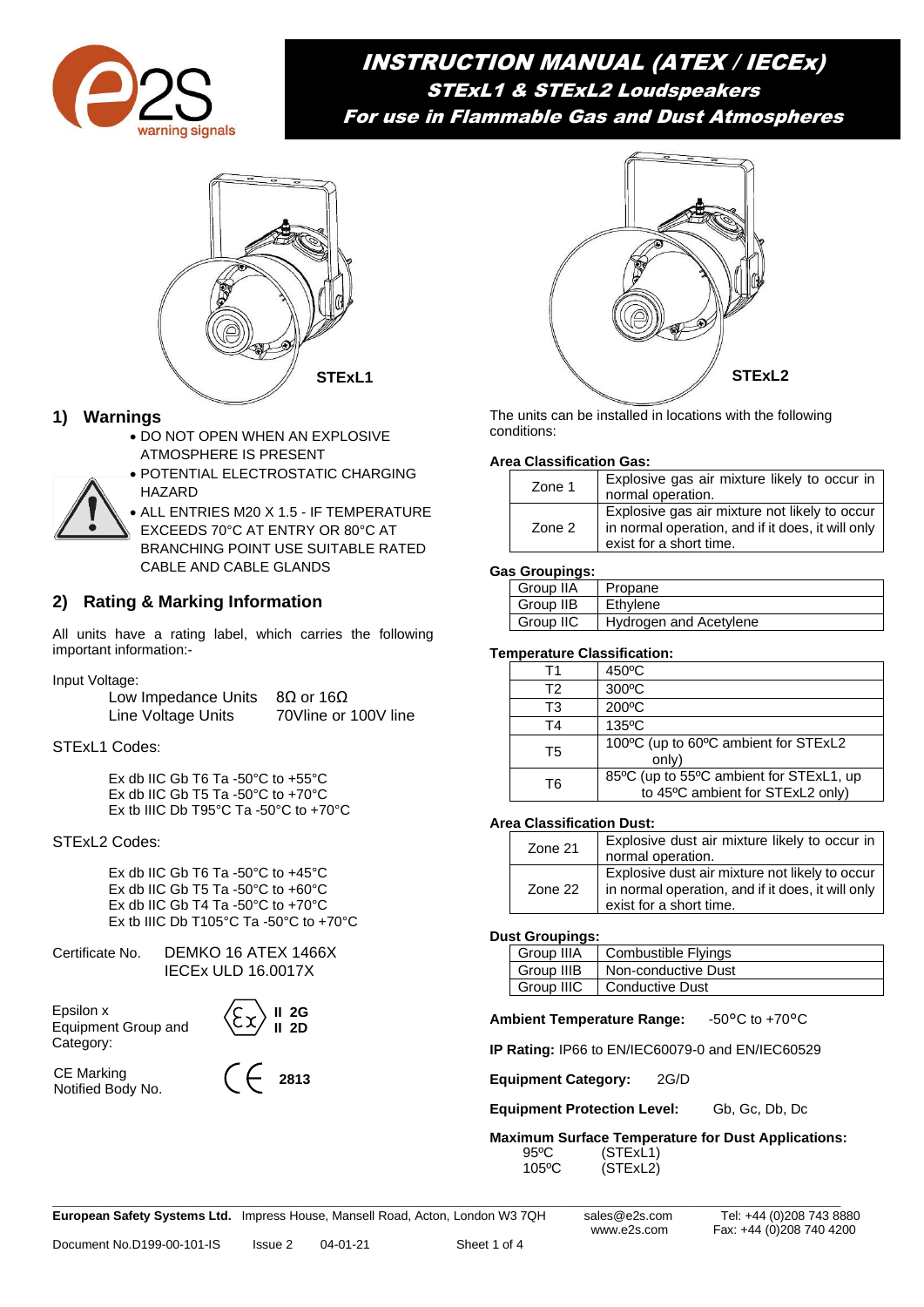# **3) Type Approval Standards**

The equipment carries an EC Type Examination Certificate and IECEx Certificate of Conformity, and have been certified to comply with the following standards:

EN60079-0:2012+A11:2013 / IEC60079-0:2011 (Ed 6): Explosive Atmospheres - Equipment. General requirements

EN60079-1:2014 / IEC60079-1:2014 (Ed 7): Explosive Atmospheres - Equipment protection by flameproof enclosures "d"

EN 60079-31:2014 / IEC 60079-31:2013 (Ed 2): Explosive Atmospheres - Equipment dust ignition protection by enclosure "t"

### **4) Installation Requirements**

The loudspeaker must only be installed by suitably qualified personnel in accordance with the latest issues of the relevant standards:

EN60079-14 / IEC60079-14: Explosive atmospheres - Electrical installations design, selection and erection

EN60079-10-1 / IEC60079-10-1: [Explosive atmospheres -](http://shop.bsigroup.com/en/ProductDetail/?pid=000000000030153067) [Classification of areas. Explosive gas atmospheres](http://shop.bsigroup.com/en/ProductDetail/?pid=000000000030153067)

EN60079-10-2 / IEC60079-10-2: [Explosive atmospheres -](http://shop.bsigroup.com/en/ProductDetail/?pid=000000000030153067) [Classification of areas. Explosive dust atmospheres](http://shop.bsigroup.com/en/ProductDetail/?pid=000000000030153067)

The installation of the units must also be in accordance with any local codes that may apply and should only be carried out by a competent electrical engineer who has the necessary training.

# **5) Special Conditions of Use**

Repair of the flamepath / flameproof joints is not permitted.

The plastic horn is not anti-static and the metallic enclosure has a non-conductive coating. These may generate an ignition-capable level of electrostatic charges under certain extreme conditions. The user should ensure that the equipment is not installed in a location where it may be subjected to external conditions that might cause a build-up of electrostatic charges on non-conducting surfaces.

Additionally, cleaning of the equipment should be done only with a damp cloth.

### **6) Location and Mounting**

The location of the loudspeaker should be made with due regard to the area over which the warning signal must be visible/audible. They should only be fixed to surfaces that can carry the weight of the unit.

The STEx loudspeaker should be secured to any flat surface using the three 7mm fixing holes. The angle can then be adjusted as required but the mounting restrictions must be observe. See Fig 1c. This can be achieved by loosening the two large bracket screws in the side of the unit, which allow adjustments in steps of 18°. The enclosure provides IP66 protection and is suitable for installation in exterior locations providing it is positioned so that water cannot collect in the horn, and the cable entry is sealed. See figure 1.



Fig 1a. Fixing Location for Small Horn







Fig. 1c Mounting Restrictions

### **7) Access to the Flameproof Enclosure**



Warning – High voltage may be present, risk of electric shock. DO NOT open when energised, disconnect power before opening.



Warning – Hot surfaces. External surfaces and internal components may be hot after operation, take care when handling the equipment.

In order to connect the electrical supply cables to the loudspeaker it is necessary to remove the flameproof cover to gain access to the flameproof chamber. To access the Ex d chamber, loosen the M4 grub screw on the loudspeaker cover. Open the enclosure by turning the loudspeaker cover counterclockwise and remove the cover, taking extreme care not to damage the flameproof threads in the process (See figure 2).



Fig. 2 Accessing the Explosion proof Enclosure.

\_\_\_\_\_\_\_\_\_\_\_\_\_\_\_\_\_\_\_\_\_\_\_\_\_\_\_\_\_\_\_\_\_\_\_\_\_\_\_\_\_\_\_\_\_\_\_\_\_\_\_\_\_\_\_\_\_\_\_\_\_\_\_\_\_\_\_\_\_\_\_\_\_\_\_\_\_\_\_\_\_\_\_\_\_\_\_\_\_\_\_\_\_\_\_\_\_\_\_\_\_\_\_\_\_\_\_\_\_\_\_\_\_\_\_\_\_\_\_\_\_\_\_\_\_\_\_ **European Safety Systems Ltd.** Impress House, Mansell Road, Acton, London W3 7QH sales@e2s.com Tel: +44 (0)208 743 8880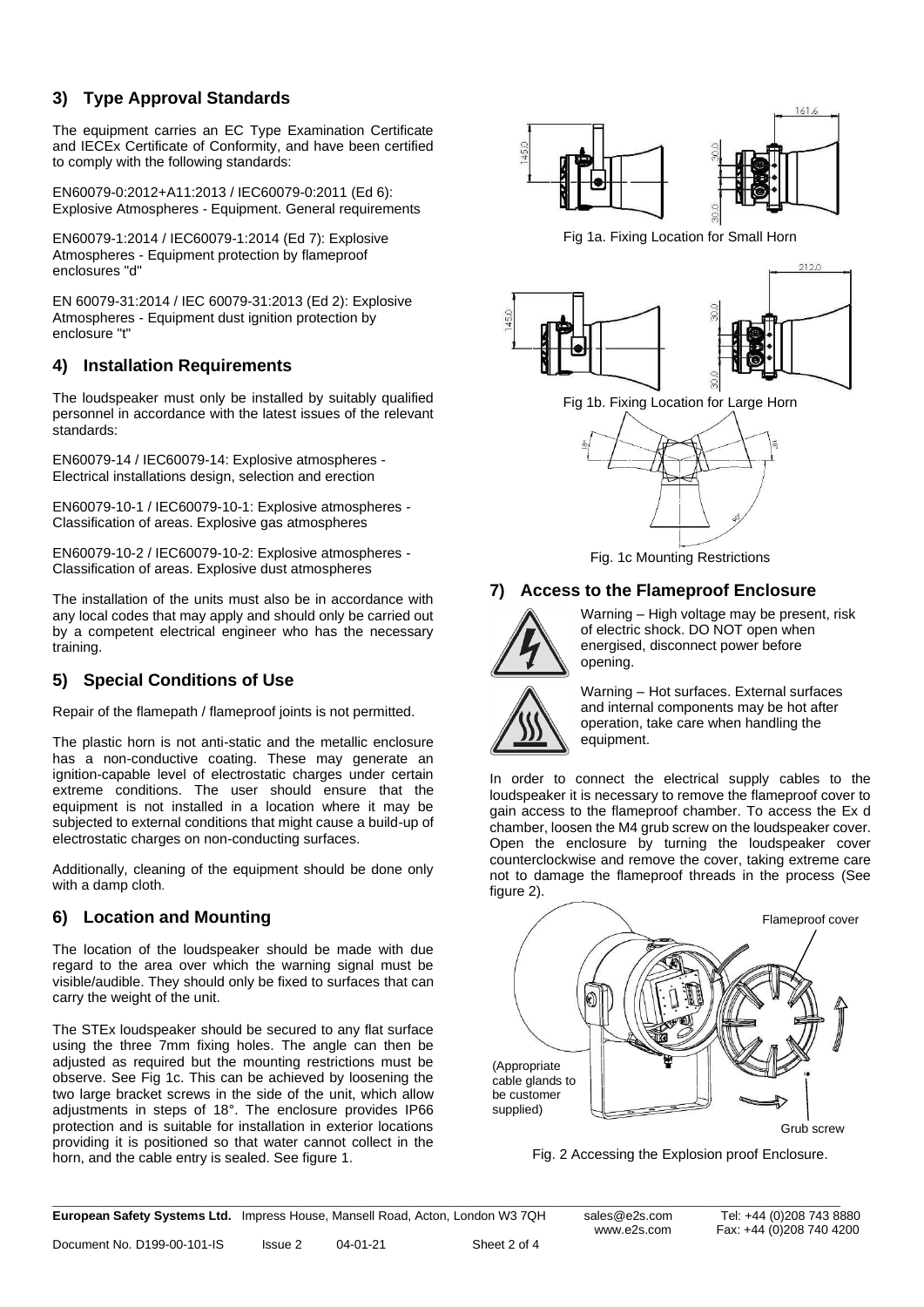On completion of the installation, the flameproof threaded joint should be inspected to ensure that they are clean and that they have not been damaged during installation. Repair of the flamepath / flameproof joints is not permitted. Also check that the 'O' ring seal is in place. When fitting the flameproof cover ensure the thread is engaged correctly. Fully tighten the cover all the way, ensure no gap is visible between the cover and base of the loudspeaker enclosure. Tighten the M4 grub screw.

# **8) Power Supply Selection**

It is important that a suitable power supply is used to run the loudspeaker. The power supply selected must have the necessary capacity to provide the input current to all of the loudspeakers

The following table shows the input current taken by the various loudspeakers:

| Model No.  | Input     | Power<br>(Watts) | Max. I/P<br><b>Volts</b> |
|------------|-----------|------------------|--------------------------|
| STExL1R008 | 80hm      | 15               | 10.95                    |
| STExL1R016 | 16Ohm     | 15               | 15.49                    |
| STExL1V070 | 70V Line  | 15               | 70                       |
| STExL1V100 | 100V Line | 15               | 100                      |
| STExL2R008 | 80hm      | 25               | 14.14                    |
| STExL2R016 | 16Ohm     | 25               | 20                       |
| STExL2V070 | 70V Line  | 25               | 70                       |
| STExL2V100 | 100V Line | 25               | 100                      |

A supply voltage variation of +/-10% outside the voltage range is permissible.

Nominal current at nominal voltage

Max rated current at worst case supply voltage and flash rate.

### **9) Selection of Cable. Cable Glands, Blanking Elements & Adapters**

When selecting the cable size, consideration must be given to the input current that each unit draws (see table above), the number of loudspeaker on the line and the length of the cable runs. The cable size selected must have the necessary capacity to provide the input current to all of the loudspeakers connected to the line.

For ambient temperatures over +40ºC the cable entry temperature may exceed +70ºC and therefore suitable heat resisting cables and cable glands must be used as per table below

STExL1<sup>.</sup>

| Ambient<br>Temp.                                | $45^{\circ}$ C | $50^{\circ}$ C | $55^{\circ}$ C | $60^{\circ}$ C | $65^{\circ}$ C | 70°C           |
|-------------------------------------------------|----------------|----------------|----------------|----------------|----------------|----------------|
| Min. Rating<br>of cables<br>and cable<br>glands | 70°C           | 75°C           | $80^{\circ}$ C | 85°C           | $90^{\circ}$ C | $95^{\circ}$ C |

#### STExL<sub>2</sub>:

| Ambient<br>Temp.                                | $40^{\circ}$ C | $45^{\circ}$ C | $50^{\circ}$ C | $55^{\circ}$ C | $60^{\circ}$ C | $65^{\circ}$ C  | $70^{\circ}$ C  |
|-------------------------------------------------|----------------|----------------|----------------|----------------|----------------|-----------------|-----------------|
| Min. Rating<br>of cables<br>and cable<br>glands | 75°C           | $80^{\circ}$ C | 85°C           | $90^{\circ}$ C | $95^{\circ}$ C | $100^{\circ}$ C | $105^{\circ}$ C |

The cable entries have an M20  $\times$  1.5 – 6H entry thread. If the installation is made using cable glands, only suitably rated and ATEX / IECEx certified cable glands must be used. They must be suitable for the type of cable being used and also meet the requirements of the current installation standards EN 60079- 14 / IEC60079-14.

Any unused cable entries must be closed with suitably rated and ATEX / IECEx certified blanking plugs.

If the installation is made using conduit, openings must have a sealing fitting connected as close as practical to the wall of the enclosure, but in no case more than the size of the conduit or 50mm, whichever is the lesser.

If a high IP (Ingress Protection) rating is required then a suitable sealing washer must be fitted under the cable glands or blanking plugs. A minimum ingress protection rating of IP6X must be maintained for installations in explosive dust atmospheres.

For combustible dust applications,¬ the cable entry device and blanking elements shall be in type of explosion protection and shall have an IP 6X rating.

The STEx loudspeaker range can be supplied with the following types of adapters:

M20 to ½" NPT M20 to ¾" NPT M20 to M25

It is important to note that stopping plugs cannot be fitted onto adapters, only directly onto the M20 entries.

Any other adapters used must be suitably rated and ATEX / IECEx certified adapters.

# **10) Earthing**

Both AC and DC loudspeaker units must be connected to an earth according to EN/IEC 60079/14. The units are provided with internal and external earth terminals which are both located on the terminal chamber section of the unit

Internal earthing connections should be made to the Internal Earth terminal in the base of the housing using a ring crimp terminal to secure the earth conductor under the earth clamp. The earth conductor should be at least equal in size and rating to the incoming power conductors.

External earthing connections should be made to the M5 earth stud, using a ring crimp terminal to secure the earth conductor to the earth stud. The external earth conductor should be at least 4mm2 in size.

# **11) Cable Connections**

Electrical connections are to be made into the terminal blocks on the PCBA located in the flameproof enclosure. See section 7 of this manual for access to the flameproof enclosure.

Wires having a cross sectional area between 0.5 mm² to 2.5mm² can be connected to each terminal way. If an input and output wire is required the 2-off Live/Neutral or +/- terminals can be used. If fitting 2-off wires to one terminal way the sum of the 2-off wires must be a maximum cross sectional area of 2.5mm². Strip wires to 8mm. Wires may also be fitted using ferrules. Terminal screws need to be tightened down with a tightening torque of 0.45 Nm / 5 Lb-in. When connecting wires to the terminals great care should be taken to dress the wires so that when the cover is inserted into the chamber the wires do not exert excess pressure on the terminal blocks. This is

\_\_\_\_\_\_\_\_\_\_\_\_\_\_\_\_\_\_\_\_\_\_\_\_\_\_\_\_\_\_\_\_\_\_\_\_\_\_\_\_\_\_\_\_\_\_\_\_\_\_\_\_\_\_\_\_\_\_\_\_\_\_\_\_\_\_\_\_\_\_\_\_\_\_\_\_\_\_\_\_\_\_\_\_\_\_\_\_\_\_\_\_\_\_\_\_\_\_\_\_\_\_\_\_\_\_\_\_\_\_\_\_\_\_\_\_\_\_\_\_\_\_\_\_\_\_\_ **European Safety Systems Ltd.** Impress House, Mansell Road, Acton, London W3 7QH sales@e2s.com Tel: +44 (0)208 743 8880

Document No. D199-00-101-IS Issue 2 04-01-21 Sheet 3 of 4